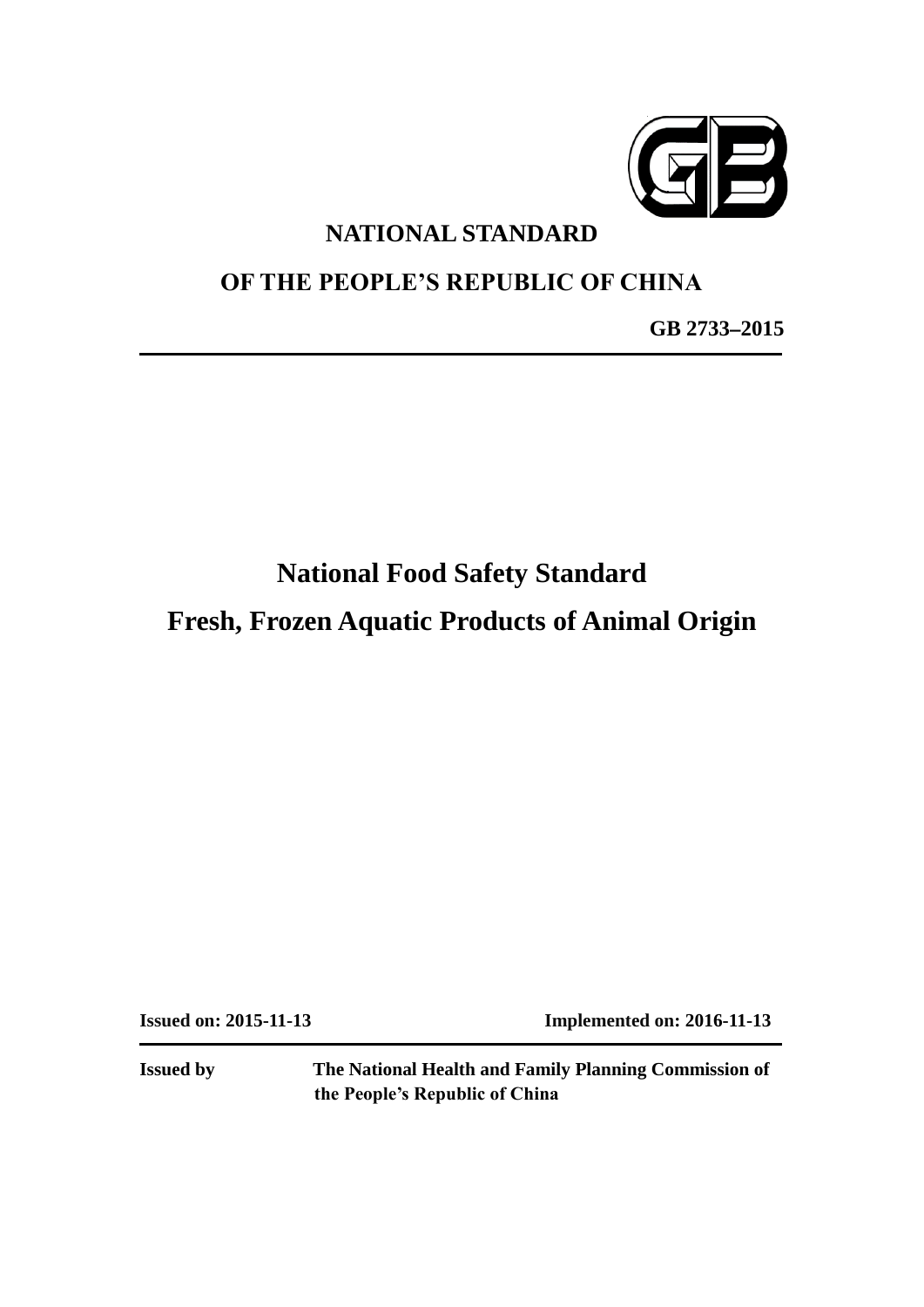# Foreword

The standard replaces the *Hygienic Standards for Fresh and Frozen Aquatic Products of Animal Origin* (GB2733-2005).

In comparison with the GB2733-2005, main changes as following:

--The name of standard changes as "National food safety standard-fresh, frozen aquatic

products of animal origin";

--Modifies the scope;

--Modifies the requirements of sensory;

--Modifies the physical and chemical index;

--Adds shellfish toxin limits;

--Modifies pesticide residues;

--Adds veterinary drug residues;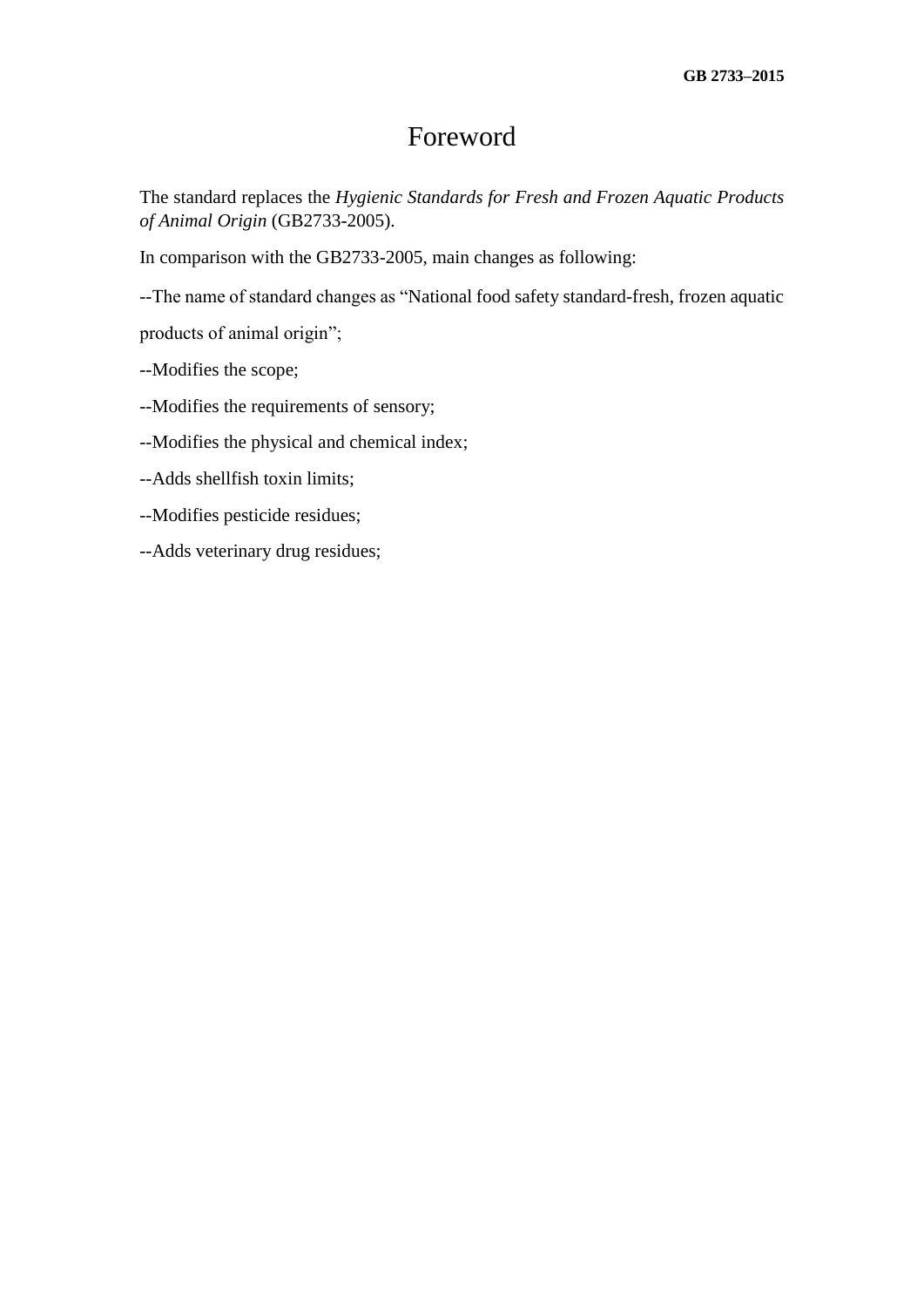# **National Food Safety Standard Fresh, Frozen Aquatic Products of Animal Origin**

## **1 Scope**

The standard applies to fresh, frozen aquatic products of animal origin, including marine products and freshwater products.

# **2 Technical requirements**

# **2.1 Sensory requirements**

The sensory requirements should conform to the stipulation in Table 1.

| <b>Item</b>   | Requirements                                                                      | Testing methods                                                         |
|---------------|-----------------------------------------------------------------------------------|-------------------------------------------------------------------------|
| Color         | shall conform to normal color of<br>aquatic products                              | Take some sample and place on the<br>white porcelain, observe the color |
| <b>Smell</b>  | Should conform to the normal smell<br>of aquatic products, no strange<br>smell    | and status under the natural light,<br>and smell                        |
| <b>Status</b> | The organization of aquatic<br>products shall be normal, tight<br>muscle, elastic |                                                                         |

Table 1: Sensory requirements

# **2.2 Physical and chemical index**

The physical and chemical index shall conform to the stipulations in Table 2

Table 2 Physical and chemical indicators

| Item                                                         | Index  | Testing methods |                |  |
|--------------------------------------------------------------|--------|-----------------|----------------|--|
| Total volatile basic nitrogen $\frac{a}{\text{m}}$ (mg/100g) |        |                 |                |  |
| Seawater fish and shrimp                                     | $\leq$ | 30              |                |  |
| Sea crab                                                     | $\leq$ | 25              | GB 5009.228    |  |
| Freshwater fish and shrimp                                   |        | 20              |                |  |
| Frozen shellfish                                             | $<\,$  | 15              |                |  |
| Histamine $\frac{a}{mg}/100g$                                |        |                 |                |  |
| Fishes with High Histamine                                   | $\leq$ | 40              | GB/T 5009, 208 |  |
| Other sea fish                                               | $\,<$  | 20              |                |  |
| <sup>a</sup> not apply to live aquatic products              |        |                 |                |  |